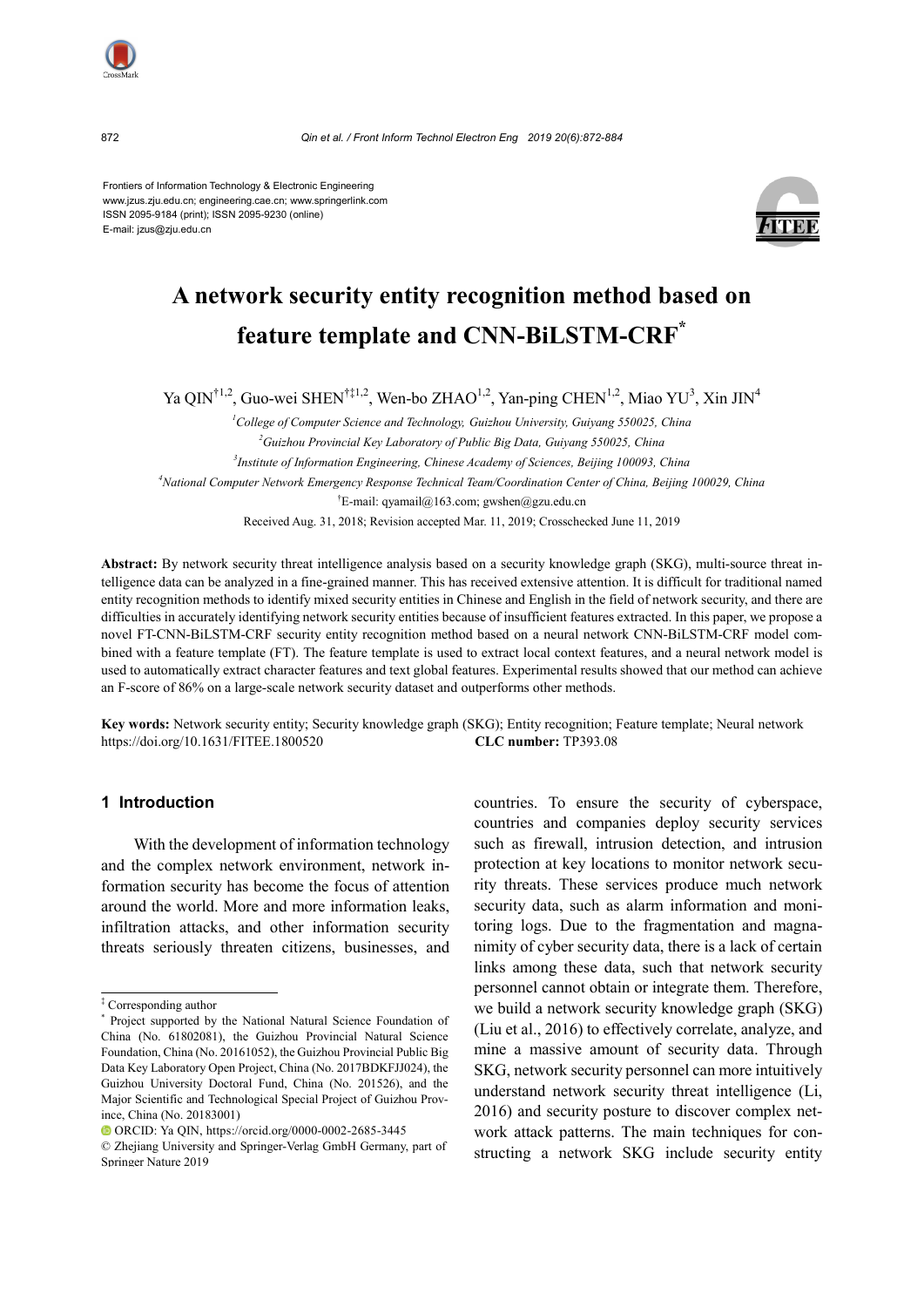recognition, relation extraction, and attribute extraction, among which security entity recognition is the foundation of a network SKG.

Security entity recognition is a specific domain entity recognition in named entity recognition (NER) (Zhang et al., 2005; Finkel and Manning, 2009). The main task is to identify different types of security entities in network security text data, such as users, malicious programs, hacking organizations, and vulnerabilities. Its purpose is to recognize and classify professional vocabularies in the network security domain, and NER is mainly to recognize person, location, and organization. NER is originally a rulebased recognition method. Domain experts and linguists make effective rules to identify entities. The formulated rules cannot be adapted to other domains because of poor transplantability. In view of the problem, researchers use machine learning methods with artificial features to identify named entities. The commonly used machine learning methods include hidden Markov models (HMMs) (Rabiner et al., 1989; Yu et al., 2006), maximum entropy models (MEMs) (Koeling, 2000), and conditional random fields (CRFs) (Lafferty et al., 2001; Luo et al., 2015). These methods require various NER tools and knowledge resources to design effective features and to set a feature template. Therefore, the selection of feature templates directly affects the performance of NER (Joshi et al., 2013; Qiu et al., 2013). Selection is still a labor-intensive and skill-dependent task. To reduce the complexity of artificial features, researchers used word embedding in deep learning algorithms to replace the artificial features (Tang et al., 2014). This solves the problem of high cost of artificial features and improves the performance of NER.

In recent years, the deep learning method (Collobert and Weston, 2008) has achieved good results in the NER common domain. Compared with a machine learning method or rule-based method, the deep learning method has stronger generalization ability and less reliance on artificial features. Therefore, several neural network architectures have been proposed for the NER task in the common domain. Collobert et al. (2011) used a neural network for the first time and it performed quite well in the NER common domain. After that, using a neural network to extract features has received extensive attention. At present, a long-short term memory (LSTM) (Hochreiter and Schmidhuber, 1997; Gers et al., 2000; Hammerton, 2003; Peng and Dredze, 2015) unit with the forget gate allows highly non-trivial long-distance dependencies to be easily learned, and this has shown great success in NER. Because LSTM cannot consider future context information, researchers propose the bi-directional LSTM (BiLSTM) model with word embedding (Feng et al., 2018) for NER, which can effectively take into account an amount of context information on the future. The BiLSTM with a CRF model (Huang et al., 2015; Dong et al., 2016; Lample et al., 2016) has exhibited better results. A convolutional neural network (CNN) (Dos Santos and Guimarães, 2015) has also been used for NER to encode character information of each word into its character representation, and Chiu and Nichols (2015) and Ma and Hovy (2016) have successfully employed CNN to extract character features on CoNLL 2003 data sets. They have obtained a good *F-*score for NER. Although neural networks have performed well in the NER common domain, there are still many problems in network security entity recognition in the network security domain.

At present, compared with common named entity recognition, network security entity recognition faces mainly the following challenges:

1. The types of security entities are diverse, numerous, and there are constantly unregistered words that appear as new security entities, such as new malware, vulnerabilities, and patches.

2. In different scenarios, network security entities have a problem of fuzzy classification. The boundaries between different types of security entities are not clear, and software names often appear in organization names. For example, Oracle represents both software and an organization.

3. Network security entities have different structures. A lot of software and vulnerabilities are named both in Chinese and English. There are also many problems between security entities such as a large number of nesting and abnormal abbreviations, so it is difficult to identify them.

To solve the above problems, we propose a novel CNN-BiLSTM-CRF model with a feature template. To evaluate the proposed model, we construct a largescale dataset. Experimental results on our dataset show that our model can achieve better performance than previous models.

The main contributions of our work can be summarized as follows: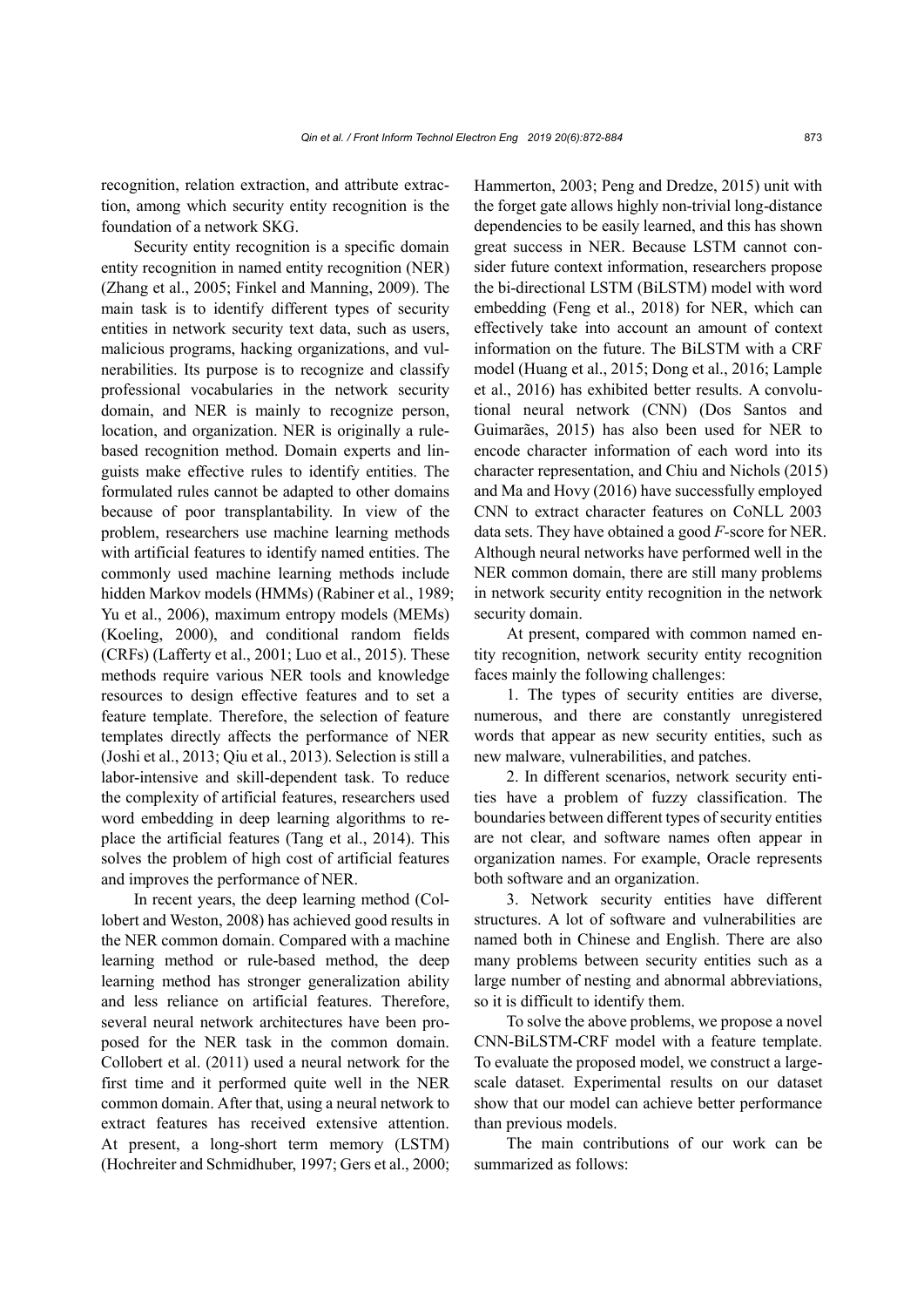1. We present a novel neural network CNN-BiLSTM-CRF model with feature template (FT-CNN-BiLSTM-CRF) for network security entity recognition.

2. For mixed network security entities in Chinese and English, we manually create a few features into the feature template to extract local context features of words based on the neural network model. Results show that the combination of the feature template and neural network is effective.

3. We evaluate different network security entity recognition models over the network security dataset. The experimental results indicate that our model can improve the performance of recognition and outperforms other models.

## **2 Model architecture**

In this section, we describe the overall architecture of our model. We introduce the components of our security entity recognition model one by one.

#### **2.1 Feature template**

The feature template (FT) is designed based on the selected features, and is a comprehensive consideration of the contextual information of the data and the location of the information. This study is aimed at security entity recognition in the network security domain, and the composition of the security entity has no regularity. If we depend only on the structure of the security entity itself and the composition of the sentence, it is difficult to achieve satisfactory results. We add the local context information of words to our model through the FT, where the context information refers to the "observation window" of the current value and a few words before and after it. The larger the observation window, the more the context information included in the template. However, too large an observation window reduces the efficiency of the model, resulting in the over-fitting phenomenon. If the observation window is too small, as less information is used, the recognition efficiency of the model is also reduced. Therefore, it is of vital importance to select an appropriate size of the observation window of the FT.

FT includes atomic templates and composite templates. The atomic templates are selected in this study, and the features developed in the template are atomic features. The template developed for the context features is as follows: *w*[−2, 0], *w*[−1, 0], *w*[0, 0], *w*[1, 0], *w*[2, 0]. The first number in square brackets indicates its relative position to the current character, and the second number indicates the column of the selected feature, including words, parts of speech, and other features. Table 1 shows an example of atomic characteristics.

|      | w | v                                 |               |
|------|---|-----------------------------------|---------------|
| $-2$ | 找 | Ω                                 |               |
| $-1$ | 到 | Ω                                 |               |
| 0    | 雅 | <b>B-ORG</b>                      | Current token |
|      | 虎 | I-ORG                             |               |
| 2.   | 的 | $\scriptstyle\rm\scriptstyle{()}$ |               |

*w* and *y* represent the current word and the label of the word, respectively

Given that there are characteristics of mixture of Chinese and English in network security data, we extract the context feature of the current word to make FT. FT is implemented by imitating the method of the CRF++ tool. We define a set of feature functions  $f_k(y_{i-1}, y_i, w, i)$  which are binary functions, where  $y_i$ represents the current mark, *yi*−<sup>1</sup> represents the next mark, *i* is the current position, and *w* is the current word. In general, the value of the feature function is 1 or 0. When the feature condition is satisfied, the value is 1; otherwise, it is 0. The feature functions are summed at various positions *i*:

$$
f_k(y, w) = \sum_{i=1}^n f_k(y_{i-1}, y_i, w, i),
$$
 (1)

where  $f_k(y, w)$  represents the sum of the feature functions at each position *i*. We assign a weight  $\lambda_k$  to the feature functions, and use *λ* to denote the weight vector of the feature function:

$$
\lambda = (\lambda_1, \lambda_2, \cdots, \lambda_k)^T. \tag{2}
$$

Then we convert the feature extracted by the feature function into a feature vector:

$$
\boldsymbol{F}(y, w) = (f_1(y, w), f_2(y, w), \cdots, f_k(y, w))^T, (3)
$$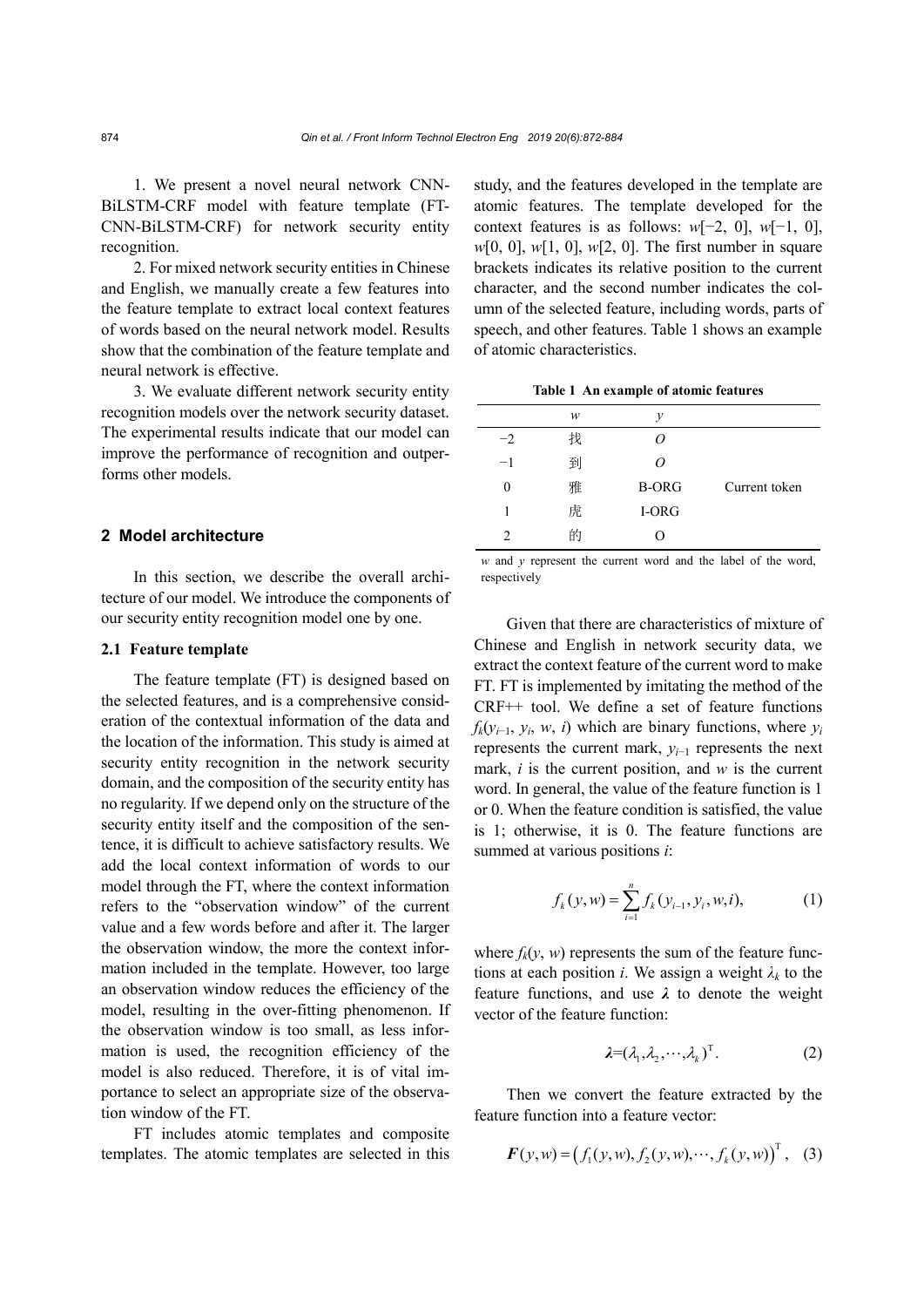where  $F(y, w)$  represents the global feature vector. If a feature function is activated, then its weight *λ* will be added to an accumulated value, i.e., the score value of features, score′. The weight summation process can be viewed as multiplying a weight vector by a feature vector:

$$
score' = \lambda \cdot F(y, w). \tag{4}
$$

## **2.2 Character embedding**

Character features in an entity name contain rich structural information on the entity. These features (such as character n-grams, prefixes and suffixes) are commonly employed in current security entity recognition methods. In recent years, character vector (Passos et al., 2014) in NER based on a neural network model usually has a higher dimension, resulting in a large number of hyperparameters in the model. However, in practice, the supervised corpora with annotations are usually insufficient, so it is difficult to learn the accurate hyperparameters. We are inspired by Dong et al. (2016) to use the pre-training character embedding method. Unlike previous traditional methods in which character features are based on hand-engineering, we use a large-scale unmarked network security corpus to learn character embedding for the training.

In recent years, several tools, such as word2vec (Mikolov et al., 2013a, 2013b) and GloVe (Pennington et al., 2014), have been widely used in NER. In our approach, we train the word2vec character embedding file from the network security corpus. The character embedding file has 16 691 characters, including Chinese characters, English characters, and some special characters (numbers, punctuation marks, etc.). Each character corresponds to a 100 dimensional embedding vector.

# **2.3 CNN for character-level representation**

CNN (LéCun et al., 1998) is one of the most representative neural network structures in deep learning technology, and has become one of the research hotspots in many disciplines. The network security entities are mixed Chinese and English, such as "SQL 注入漏洞" and "Microsoft." For the English entity in network security data, we use CNN to extract character-level features of the security entity. CNN is used mainly to deal with English in which words are

composed of more fine-grained letters. These letters have hidden features such as prefix/ suffix features. Therefore, CNN is used to extract the character-level features of the security entity such as malicious software and vulnerabilities named in English. We set different random character vectors for different types of characters to distinguish the cases of characters, character types (letters, numbers, punctuation, special characters). For example, uppercase A and lowercase a correspond to two different sets of character vectors. Fig. 1 shows the process whereby CNN extracts the character-level feature of a word.



**Fig. 1 The process of CNN extracting the character-level feature of the words**

For an input sequence  $X=(x_1, x_2, \ldots, x_n)$  consisting of *n* words, each word is expressed as  $x=(c_1, c_2)$  $c_2, \ldots, c_l$ , consisting of *l* characters. Each word *x* is transformed into the corresponding character vector by querying the character lookup table *C*, and then character vector matrix  $c_i$  ( $c_i \in \mathbb{R}^{d \times l}$ ) of the word is formed, where  $c_i$  is the vector for the  $i^{\text{th}}$  character in the word. To solve the problem of different sizes of the character vector matrix due to different word lengths, we use the longest word as a baseline by padding placeholders at the left and right ends of the word. In the convolutional operation to extract character-level feature vectors, one convolutional layer is implemented between kernels  $\mathbf{k}$  ( $\mathbf{k} \in \mathbb{R}^{d \times m}$ ) of width *m*, and an output feature map can be obtained through an activation function  $\mathbf{F}_j \in \mathbb{R}^{l-m+1}$ . Each output map may be a combination of convolutional values of multiple input maps. Next, we apply a max pooling operation over the feature map, and take the average value or maximum value as the feature corresponding to the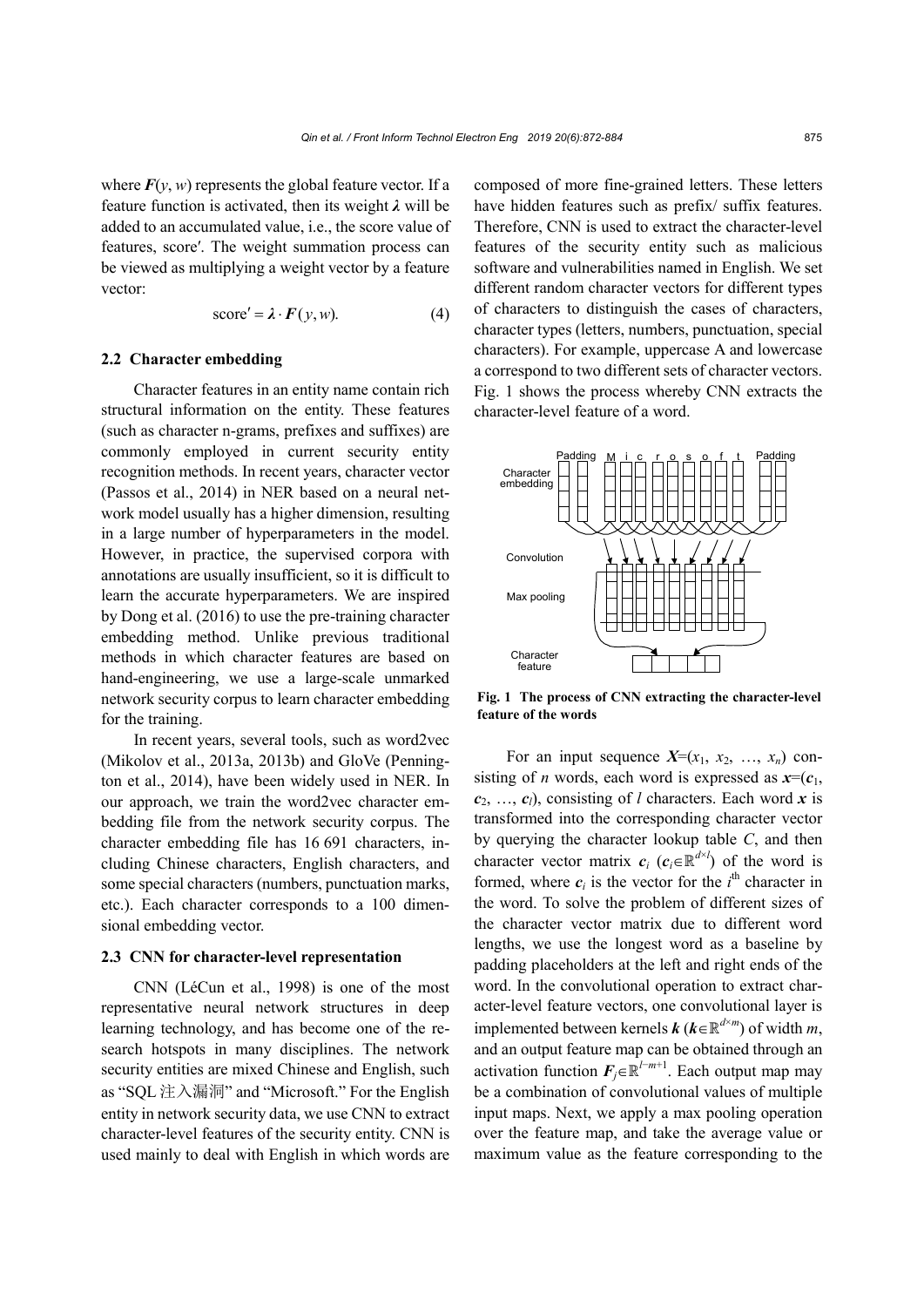filter:

$$
w'_{j} = \max_{i} F_{j}[i].
$$
 (5)

Finally, we obtain a representation of word *w* by connecting all the feature maps:

$$
w' = w_1 \otimes w_2 \otimes \cdots \otimes w_l. \tag{6}
$$

## **2.4 Bidirectional LSTM**

The long short-term memory (LSTM) network (Hochreiter and Schmidhuber, 1997) as a kind of deep learning method is a specific form of recurrent neural network (RNN) (Goller and Kuchler, 1996) compared with general RNN. It can preserve redundant context information while solving long-term dependency problems. Formally, at time  $t$ , cell state  $c_t$  and hidden state  $h_t$  are updated with the following equations:

$$
\boldsymbol{i}_{t} = \sigma(\boldsymbol{W}_{\mathrm{x}i}\boldsymbol{x}_{t} + \boldsymbol{W}_{\mathrm{hi}}\boldsymbol{h}_{t-1} + \boldsymbol{W}_{\mathrm{ci}}\boldsymbol{c}_{t-1} + \boldsymbol{b}_{\mathrm{i}}), \tag{7}
$$

$$
\boldsymbol{f}_{t} = \sigma(\boldsymbol{W}_{\mathrm{xf}} \boldsymbol{x}_{t} + \boldsymbol{W}_{\mathrm{hf}} \boldsymbol{h}_{t-1} + \boldsymbol{W}_{\mathrm{cf}} \boldsymbol{c}_{t-1} + \boldsymbol{b}_{\mathrm{f}}),
$$
(8)

$$
\boldsymbol{o}_{t} = \sigma(\boldsymbol{W}_{\text{xo}}\boldsymbol{x}_{t} + \boldsymbol{W}_{\text{ho}}\boldsymbol{h}_{t-1} + \boldsymbol{W}_{\text{co}}\boldsymbol{c}_{t} + \boldsymbol{b}_{\text{o}}),
$$
(9)

$$
\boldsymbol{c}_{t} = \boldsymbol{f}_{t} \cdot \boldsymbol{c}_{t-1} + \boldsymbol{i}_{t} \cdot \tanh(\boldsymbol{W}_{\mathrm{xc}} \boldsymbol{x}_{t} + \boldsymbol{W}_{\mathrm{hc}} \boldsymbol{h}_{t-1} + \boldsymbol{b}_{\mathrm{c}}), \quad (10)
$$

$$
\boldsymbol{h}_t = \boldsymbol{o}_t \cdot \tanh(\boldsymbol{c}_t),\tag{11}
$$

where  $\mathbf{i}_t$ ,  $\mathbf{f}_t$ ,  $\mathbf{o}_t$ , and  $\mathbf{c}_t$  denote the input gate, forget gate, output gate, and cell state at time  $t$ , respectively.  $x_t$  is the input vector at time  $t$  and  $h_t$  is the hidden layer vector at time *t.*  $\sigma$ (⋅) and tanh(⋅) represent two different neuronal activation functions.  $W_{\rm xi}$ ,  $W_{\rm xfs}$ ,  $W_{\rm xo}$ , and  $W_{\text{xc}}$  are the weight matrices.  $b_i$ ,  $b_f$ ,  $b_o$ , and  $b_c$  are the offset vectors.

Note that LSTM takes only the past information. However, context information from the future could also be crucial. To use context information effectively, we use a bidirectional LSTM (BiLSTM) to extract features. BiLSTM computes two different hidden layer representations using the sequence (from the first word, recursively from left to right) and reverse order (recursive from the last word, recursively from right to left) for the input sequence. Then the final hidden layer representation is obtained by vector splicing. Fig. 2 shows the structure of BiLSTM.



**Fig. 2 BiLSTM structure**

BiLSTM receives the character-level feature vector sequence  $(x_1, x_2, ..., x_n)$  extracted by CNN as an input at each time state *t*, and then splices the eigenvector sequence  $\vec{h} = (\vec{h}_1, \vec{h}_2, ..., \vec{h}_t)$  $h = (h_1, h_2, ..., h_t)$  output by the forward LSTM and the eigenvector sequence  $\vec{h} = (\vec{h}_1, \vec{h}_2, ..., \vec{h}_t)$  of the backward LSTM at time *t* to obtain a complete feature vector sequence *<sup>t</sup>*  $\overline{a}$  $h_{\scriptscriptstyle t}$ .

$$
\ddot{\boldsymbol{h}}_t = [\vec{\boldsymbol{h}}_t; \dot{\overline{\boldsymbol{h}}}_t] \in \mathbb{R}^m.
$$
 (12)

## **2.5 BiLSTM-CRF model**

Security entity recognition is a typical sequence labeling problem. BiLSTM is very powerful in sequence modeling and can obtain long-term contextual information. However, the tags of the security entity recognition task are not independent and have strong dependency, especially for character-based security entity recognition. For example, the B-ORG tag is followed by an I-ORG, but it cannot be an I-PER. Therefore, we access CRF after BiLSTM. We will no longer use the softmax function to calculate the probability of each tag directly as in other neural network models. Instead, we use CRF to consider the transition probabilities between tags and to calculate the probability of the entire tag sequence.

Formally, we can see from a single moment that the corresponding tag of the current character has a corresponding score. The greater the score is, the more likely the corresponding tag is. From the overall point of view of the tag sequence, there are transfer scores before and after the tag. The higher the score is, the more likely the tag transfer occurs. By adding these two scores, the tag with the highest score is the prediction result. Therefore, the preprocessing of the hidden layer is given by: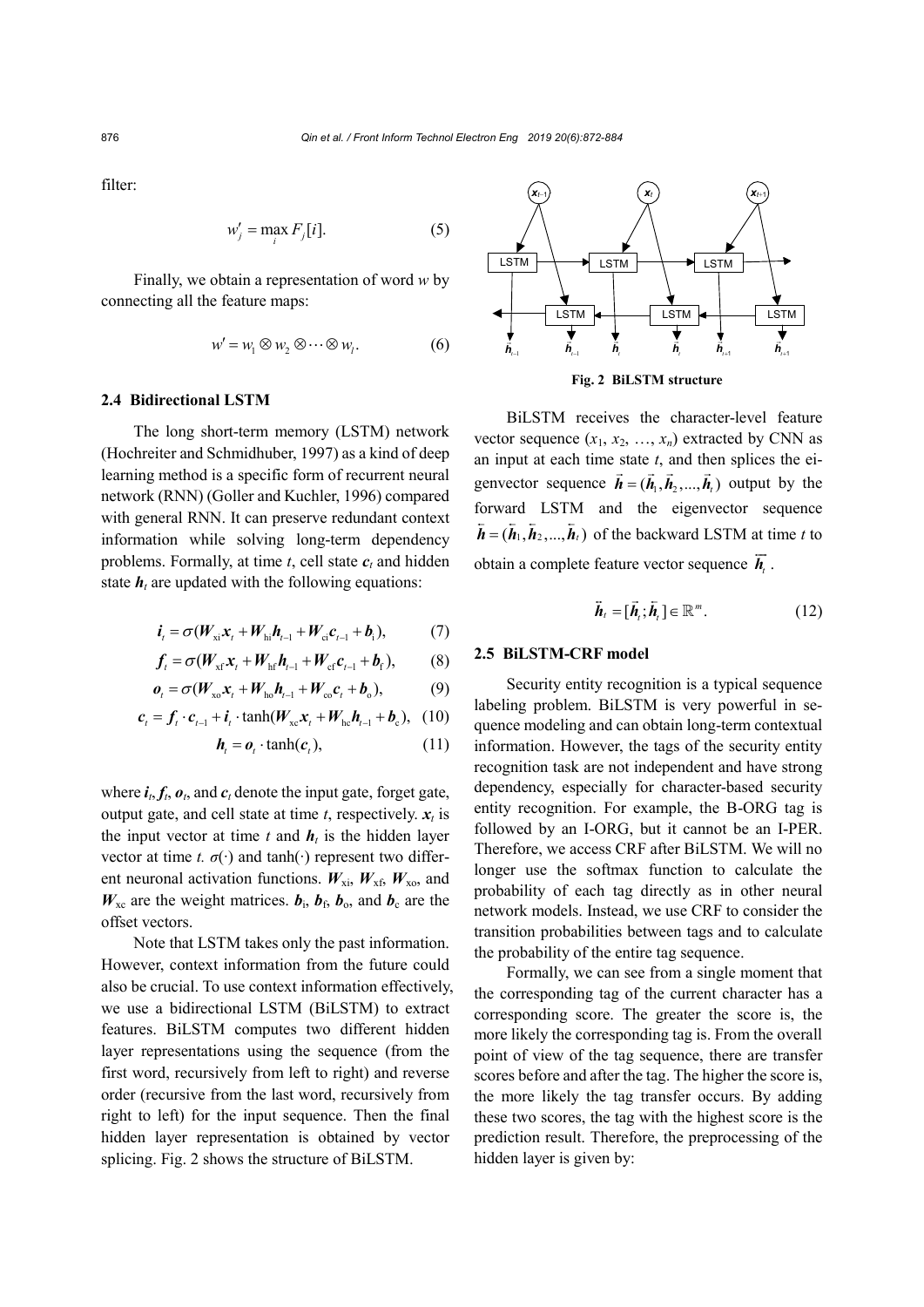$$
\boldsymbol{O}_{t} = \tanh(\boldsymbol{W}_{h}\boldsymbol{\ddot{h}}_{t} + \boldsymbol{b}_{o}), \qquad (13)
$$

where  $\vec{h}$  is the splicing vector of the hidden layer. Its corresponding weight is  $W_h \in \mathbb{R}^{|n| \times |m|}$  and the offset vector is  $b_0 \in \mathbb{R}^{|n|}$ .  $\boldsymbol{O}_t$  is the output vector of the hidden layer. |*n*| denotes the dimension of the hidden layer. Next, the scores of all tags corresponding to character at time *t* are as follows:

$$
score'' = W_c O_t + b_c, \qquad (14)
$$

where  $W_c \in \mathbb{R}^{n \times m}$  is the weight matrix,  $b_c \in \mathbb{R}^n$  is the offset vector, *m* denotes the number of tags, and score″ represents the score of each character corresponding to the tag. The larger the score, the more likely it is.

Transfer matrix *A* is set to represent the transfer score between the tags, and tags "start" and "end" are added to *m* tags. The total score of a tag sequence is determined by the transfer of each tag as follows:

$$
S(X, y) = \sum_{i=0}^{l} (A_{y_i, y_{i+1}} + \text{score}''(y_{i+1})), \quad (15)
$$

where  $X$  is the input sequence,  $y$  is the prediction tag sequence, and  $A_{y_1, y_2}$  is the probability of transition from tags  $y_i$  to  $y_{i+1}$ , i.e., the transfer fraction. Score" $(y_{i+1})$  denotes the score of the current label.  $y_0$ and  $y_l$  are the "start" and "end" tabs, respectively, and their corresponding scores are both zero.

In the condition of input sequence  $X$ , we calculate the probability of the tag sequence *y* as follows:

$$
p(y|X) = e^{s(x,y)} / \sum_{y \in Y_X} s(X, y).
$$
 (16)

In the training process, the main goal is to maximize the probability of the correct sequence, so our model uses logarithm maximum likelihood estimation to obtain the loss function:

$$
\log(p(y|X)) = S(X, y) - \log\left(\sum_{y' \in Y_x} e^{S(X, y')}\right)
$$
  
= S(X, y) - \log\_{y' \in Y\_x} add S(X, y'). (17)

Then, we use the stochastic gradient descent learning algorithm to train parameter *σ*. After obtaining parameter  $\sigma$ , the Viterbi algorithm is used to obtain the sequence with the highest score on all sequences, and this is used as the final annotation result:

$$
y^* = \arg_{y' \in Y_x} \max S(X, y'). \tag{18}
$$

# **2.6 FT-CNN-BiLSTM-CRF model**

Our security entity recognition model was inspired by Ma et al. (2016), where the feature template is combined with the model. Fig. 3 shows the architecture of our model in detail.



#### **Fig. 3 Architecture of our model**

CNN extracts a fixed length feature vector from characterlevel features in Fig. 1. These feature vectors are fed into the BiLSTM layer here

Given the Chinese and English mixed network security corpus data, we manually make an FT to extract context-based features from the input sequence, and then use pre-trained character embedding to convert the input sequence into a corresponding character vector by querying the character lookup table. For the input sequence, the character feature is computed by the CNN layer with character embedding as inputs. Then the character feature vector is fed into the BiLSTM layer to extract the information features. Finally, the information features are concatenated with the context-based feature, which is fed to the CRF layer to mark each character to obtain the best label sequence. When we calculate the tag score corresponding to the character at time *t*, we add the score value of the feature of the character in FT to the tag score. This can increase the score of the feature.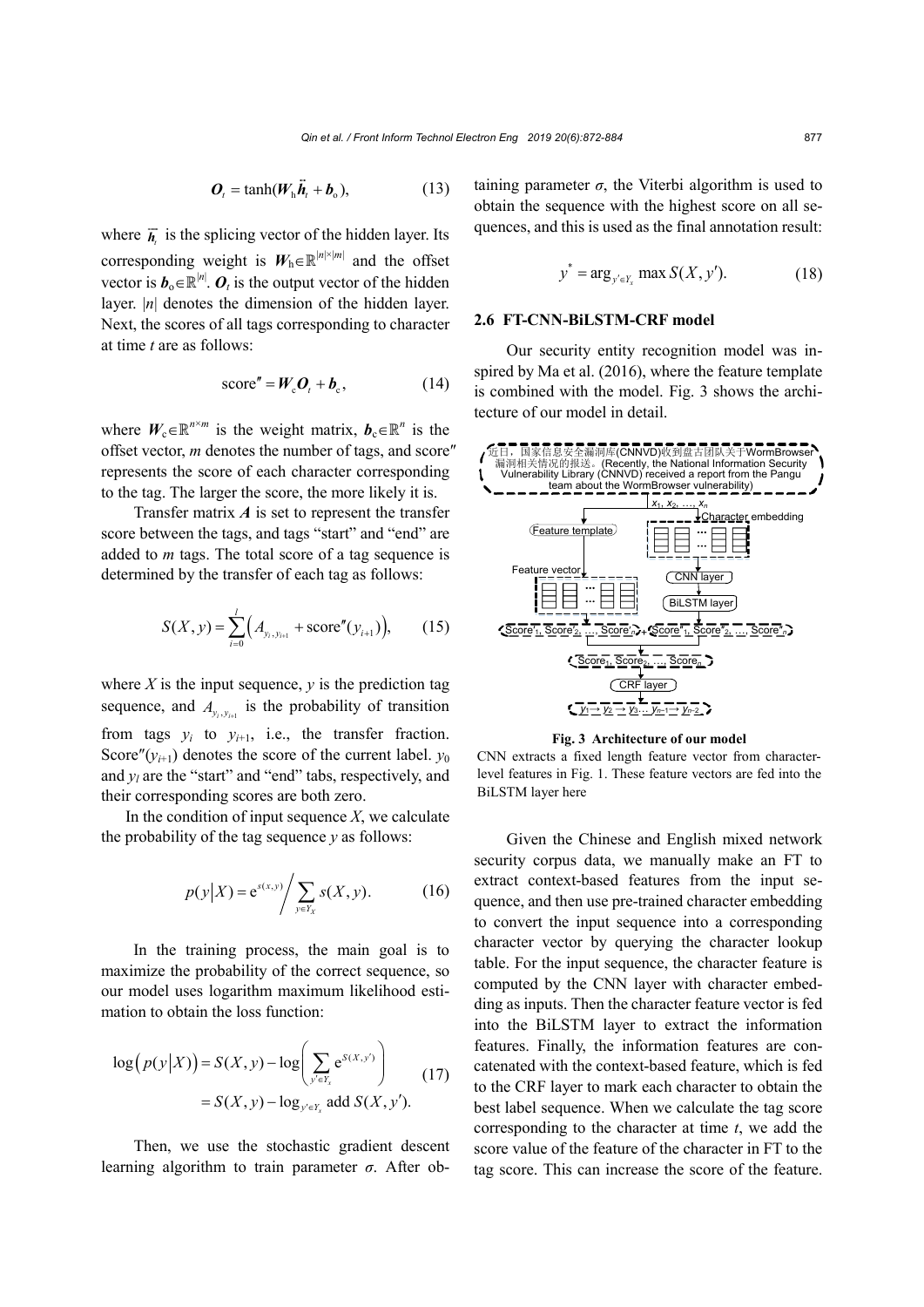The higher the score, the higher the prediction accuracy:

$$
score = score' + score''. \tag{19}
$$

Then, as in the BiLSTM-CRF model described in Section 2.5, CRF is used to calculate the transition probability between labels and the probability of the entire tag sequence. During the training phase, the objective of the model is to maximize the logprobability of the correct tag sequence. The Viterbi algorithm is used to compute optimal tag sequences for inference.

## **3 Model training**

## **3.1 Training process**

In this study, our security entity recognition model based on CNN-BiLSTM-CRF with the feature template is implemented using TensorFlow. The calculation of a single model is run on the Intel® Xeon® CPU 24 cores. We select the more complex CNN-BiLSTM-CRF training algorithm with the feature template to build the security entity recognition model. The model algorithm training process is as given in Algorithm 1.

|    | <b>Algorithm 1</b> Model training                |  |  |  |  |  |
|----|--------------------------------------------------|--|--|--|--|--|
|    | <b>Input:</b> $X=(x_1, x_2, , x_n)$              |  |  |  |  |  |
|    | <b>Output:</b> $Y=(y_1, y_2, , y_n)$             |  |  |  |  |  |
| 1  | for each epoch do                                |  |  |  |  |  |
| 2  | for each batch do                                |  |  |  |  |  |
| 3  | hyperparameter initialization;                   |  |  |  |  |  |
| 4  | CNN model forward pass to extract the character- |  |  |  |  |  |
|    | level feature:                                   |  |  |  |  |  |
| 5  | BILSTM-CRF model forward pass and automatic      |  |  |  |  |  |
|    | learning to extract the feature:                 |  |  |  |  |  |
| 6  | forward pass for forward state;                  |  |  |  |  |  |
| 7  | forward pass for backward state;                 |  |  |  |  |  |
| 8  | CRF forward and backward pass and calculate the  |  |  |  |  |  |
|    | global likelihood probability of the sequence;   |  |  |  |  |  |
| 9  | BILSTM-CRF model backward pass:                  |  |  |  |  |  |
| 10 | backward pass for forward state;                 |  |  |  |  |  |
| 11 | backward pass for backward state;                |  |  |  |  |  |
| 12 | update hyperparameters;                          |  |  |  |  |  |
| 13 | end for                                          |  |  |  |  |  |
| 14 | end for                                          |  |  |  |  |  |

As shown in Algorithm 1, for each epoch, the model trains the entire training data into batches during the training process, and one epoch processes batches. The size of each batch of training data is determined by the hyperparameter batch size. During model training, first the hyperparameters of the model are initialized, and then the character-level feature is extracted through the CNN model. After that, we run the BiLSTM model forward and backward pass to extract features, and calculate the output state of the model by running the CRF model. Then the wrong state can be returned from the output back to the input, which includes the backward pass for both forward and backward states of LSTM. Finally, the model hyperparameters are updated again.

#### **3.2 Hyperparameter initialization**

Our model has a large number of hyperparameters (Bergstra and Bengio, 2012) and the selection of these hyperparameters is very important. The hyperparameters of the model settings are shown in Table 2.

| Hyperparameter               | Value |
|------------------------------|-------|
| CNN window size              | 5     |
| CNN filter size              | 30    |
| BiLSTM hidden size           | 100   |
| Learning rate                | 0.002 |
| Batch size                   | 100   |
| Number of epochs             | 40    |
| Fine tuning                  | True  |
| Dropout rate                 | 0.5   |
| Feature template window size | 5     |

**Table 2 Hyperparameter settings**

As shown in Table 2, we explore different parameter settings, and mainly set the window size and filter size for the CNN layer. We set 100 neural units (hidden size) in the hidden layer for the BiLSTM layer, and set the size of the context feature window in the feature template. For character embedding, we fine-tune pre-trained embedding in context. In the training process, we select the Adam optimizer to optimize the training. The initial learning rate is set to be 0.002, the batch size is set to be 100, and the number of epochs is 40. To mitigate overfitting, we apply the dropout method to regularize our model, and the value of the dropout is 0.5.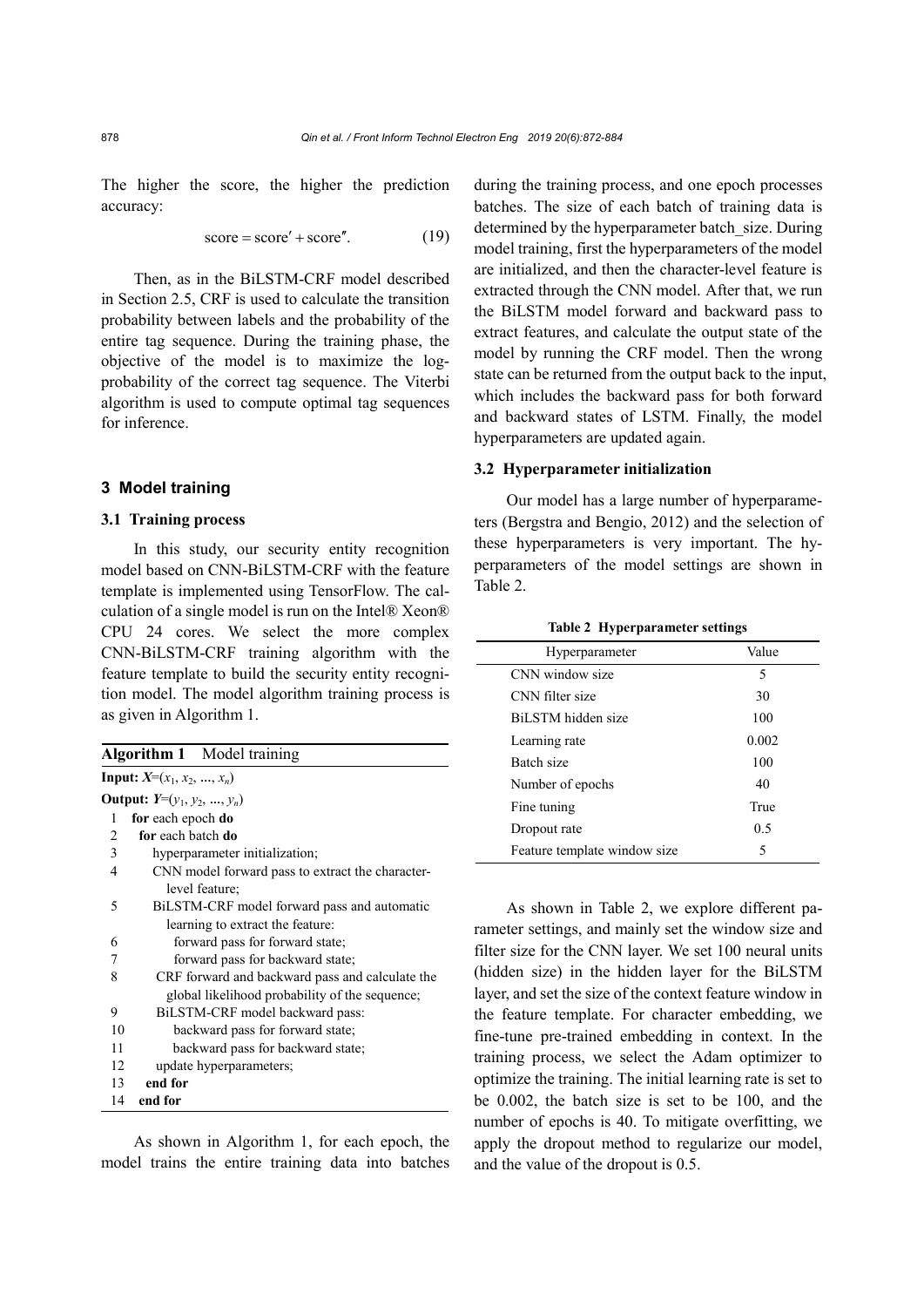## **4 Experimental settings**

## **4.1 Corpus and annotation patterns**

The dataset used in our experiment comes mainly from the Freebuf website and the WooYun Vulnerability Database, which includes network text data such as technology sharing, network security, and vulnerability information, totaling 15 460 pieces. We select 10 000 pieces of the original unmarked data for pre-training character embedding, and 5460 for the security entity recognition labeled corpus. There is no complete corpus in the network security domain up until now. Therefore, we need to build our own corpus, which consists of an automatically labeled part and a manually labeled part. In this study, we recognize mainly six types of security entities: person (PER), location (LOC), organization (ORG), software (SW), network relevant term (RT), and vulnerability ID (VUL\_ID). For these six types of security entities, we use the BIO annotation model. B represents the start of the entity, I represents the middle of the entity, and O indicates that it is not an entity.

First, Chinese word segmentation is performed, and then the data after word segmentation is automatically labeled by matching the person database, location database, vulnerability ID database, and network related term database, labeled as B-PER, B-LOC, B-VUL\_ID, and B-RT, respectively. Then we mark the labeled word segmentation data according to the character by the code. For example, B-PER and I-PER represent the first and non-first words of the person, respectively. Finally, the organization and software are annotated manually.

In this study, we use the labeled 70% cyber security corpus data as training data, 10% as validation data, 20% as testing data. The network security corpus data statistics is shown in Table 3.

## **4.2 Evaluation standard**

In this study, we will evaluate the recognition effect of our security entity recognition model by selecting a common evaluation index system (Yang, 1999) for multi-classification problems.

We divide the test samples into real entity categories and model prediction entity categories. After model prediction, the number of security entities with a positive test category, whose real category is positive, is denoted as true positive (TP). The number of security entities with a positive prediction category, whose real category is negative, is denoted as false positive (FP). The number of security entities with a negative prediction category, whose real category is negative, is denoted as true negative (TN). The number of security entities with a negative prediction category, whose real category is positive, is denoted as false negative (FN).

**Table 3 Corpus statistics**

| Dataset          | Number   |            |         |  |  |  |
|------------------|----------|------------|---------|--|--|--|
|                  | Training | Validation | Testing |  |  |  |
| Sentences        | 15 090   | 1989       | 2697    |  |  |  |
| Labels           | 70 324   | 9181       | 16 669  |  |  |  |
| Person           | 1139     | 230        | 249     |  |  |  |
| Location         | 975      | 441        | 112     |  |  |  |
| Organization     | 4059     | 374        | 1216    |  |  |  |
| Software         | 4236     | 666        | 1794    |  |  |  |
| Relevant term    | 59 849   | 7428       | 13 102  |  |  |  |
| Vulnerability ID | 66       | 42         | 196     |  |  |  |

Sentences and labels represent the total number of sentences and total number of labels in each dataset, respectively

The main evaluation indicators adopted in this study are precision (*P*), recall (*R*), *F-*value, and accuracy (Acc):

$$
P = \text{TP}/(\text{TP} + \text{FP}) \times 100\%,\tag{20}
$$

$$
R = \text{TP}/(\text{TP} + \text{FN}) \times 100\%,\tag{21}
$$

$$
F = 2PR/(P + R) \times 100\%,
$$
 (22)

 $Acc = (TP + TN)/(TP + TN + FP + FN) \times 100\%$ . (23)

## **4.3 Model comparison analysis**

To verify the performance of our security entity recognition model, we will compare different models. Our experiments concern mainly two groups of models: previous models and extended models. The models are listed as follows:

Previous models: To illustrate how well our model can handle security entity recognition, we compare our model with the following models:

1. CRF, proposed by Lafferty et al. (2001). We use CRF++ tools for security entity recognition, which can be considered context features.

2. LSTM, proposed by Hochreiter and Schmiduber (1997). We use LSTM to automatically extract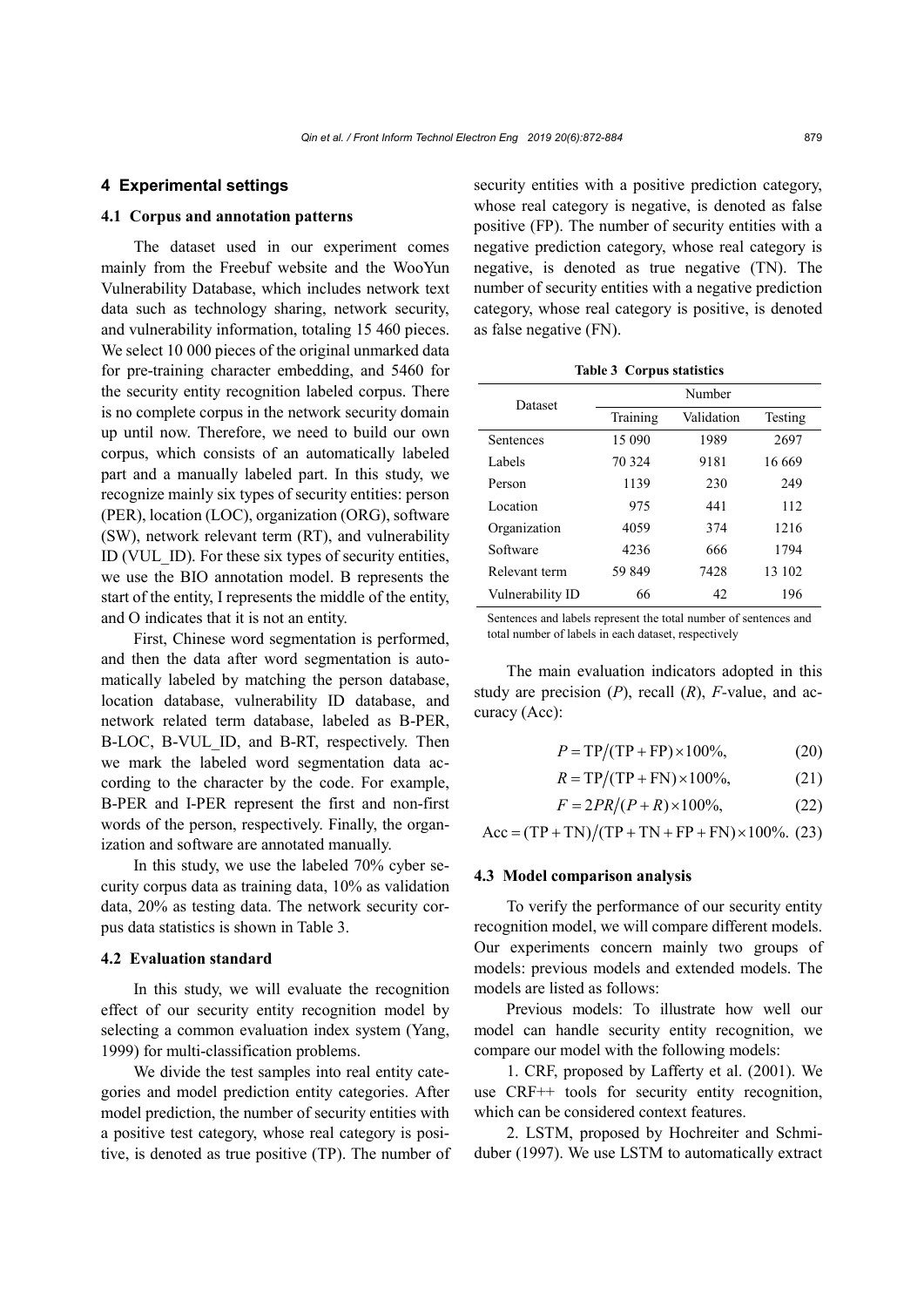features and softmax to predict entity types.

3. LSTM-CRF, which combines LSTM with CRF. We extract features by the LSTM model and predict entity types by CRF.

4. BiLSTM-CRF, proposed by Huang et al. (2015). We use BiLSTM to capture long-term contextual feature information. Unlike the original model, we use character embedding.

5. CNN-BiLSTM-CRF, proposed by Ma and Hovy (2016), is a truly end-to-end system. We use CNN to extract character-level features and use BiLSTM to capture long-term contextual features. Then CRF is applied for learning and inference.

Extended models: We extend the model based on the previous model to improve the performance of the model for security entity recognition. We extend three models as follows:

1. FT-LSTM-CRF, which adds the feature template based on the LSTM-CRF model. We extract contextual features of the security entity through feature templates.

2. FT-BiLSTM-CRF, which adds the feature template based on the BiLSTM-CRF model.

3. FT-CNN-BiLSTM-CRF, which adds the feature template based on the CNN-BiLSTM-CRF model. This model is the one proposed in this study. We train this model with character embedding and use the feature template to extract contextual features.

We compare these models with our security entity recognition model. All models are trained on our training data and validation data, and evaluated on our testing data, and all neural network models are run using word2vec's 100-dimensional character embedding and the same hyperparameters as shown in Table 3. The model performance comparison results are

shown in Table 4 and the performance of six types of security entities on different models in Fig. 4.

|                    | Table 4 Comparison of experimental results of different |  |  |  |
|--------------------|---------------------------------------------------------|--|--|--|
|                    | models, evaluated by accuracy, precision, recall, and   |  |  |  |
| $F$ -value $(\% )$ |                                                         |  |  |  |

| Model                    | Acc   | $\boldsymbol{P}$ | R     | F     |
|--------------------------|-------|------------------|-------|-------|
| <b>CRF</b>               | 91.50 | 84 26            | 73.34 | 78.42 |
| <b>LSTM</b>              | 92.36 | 83 75            | 80.62 | 82.16 |
| <b>LSTM-CRF</b>          | 92.95 | 86 17            | 82.07 | 84.07 |
| <b>BiLSTM-CRF</b>        | 92.83 | 84 70            | 85.18 | 84.94 |
| CNN-BILSTM-CRF           | 93.10 | 86.47            | 84.07 | 85.25 |
| <b>FT-LSTM-CRF</b>       | 93.03 | 87.09            | 82.78 | 84.88 |
| <b>FT-BILSTM-CRF</b>     | 90.87 | 88 19            | 82.19 | 85.08 |
| <b>FT-CNN-BiLSTM-CRF</b> | 93.31 | 88.45            | 83.68 | 86.00 |
|                          |       |                  |       |       |

First, we analyze the results of the previous models. Comparing CRF with LSTM from Table 4, the *F-*value of LSTM is 3.47% higher than that of CRF. CRF has poor performance in identifying SW and ORG (Fig. 5). Most of the two types of security entities are composed of Chinese and English, and the case is mixed. This reveals that the ability of CRF to recognize such entities is not as strong as that of LSTM. LSTM-CRF combines the advantages of CRF and LSTM, using LSTM to identify complex security entities, while CRF can make full use of the relationships between adjacent labels. BiLSTM-CRF performs slightly better than LSTM-CRF. The performance of CNN-BiLSTM-CRF is better than those of other models. The *F-*value is 85.25%, which demonstrates the effectiveness of the character features extracted by CNN.



**Fig. 4 Experimental results of six types of security entities in different models, evaluated by the** *F***-value**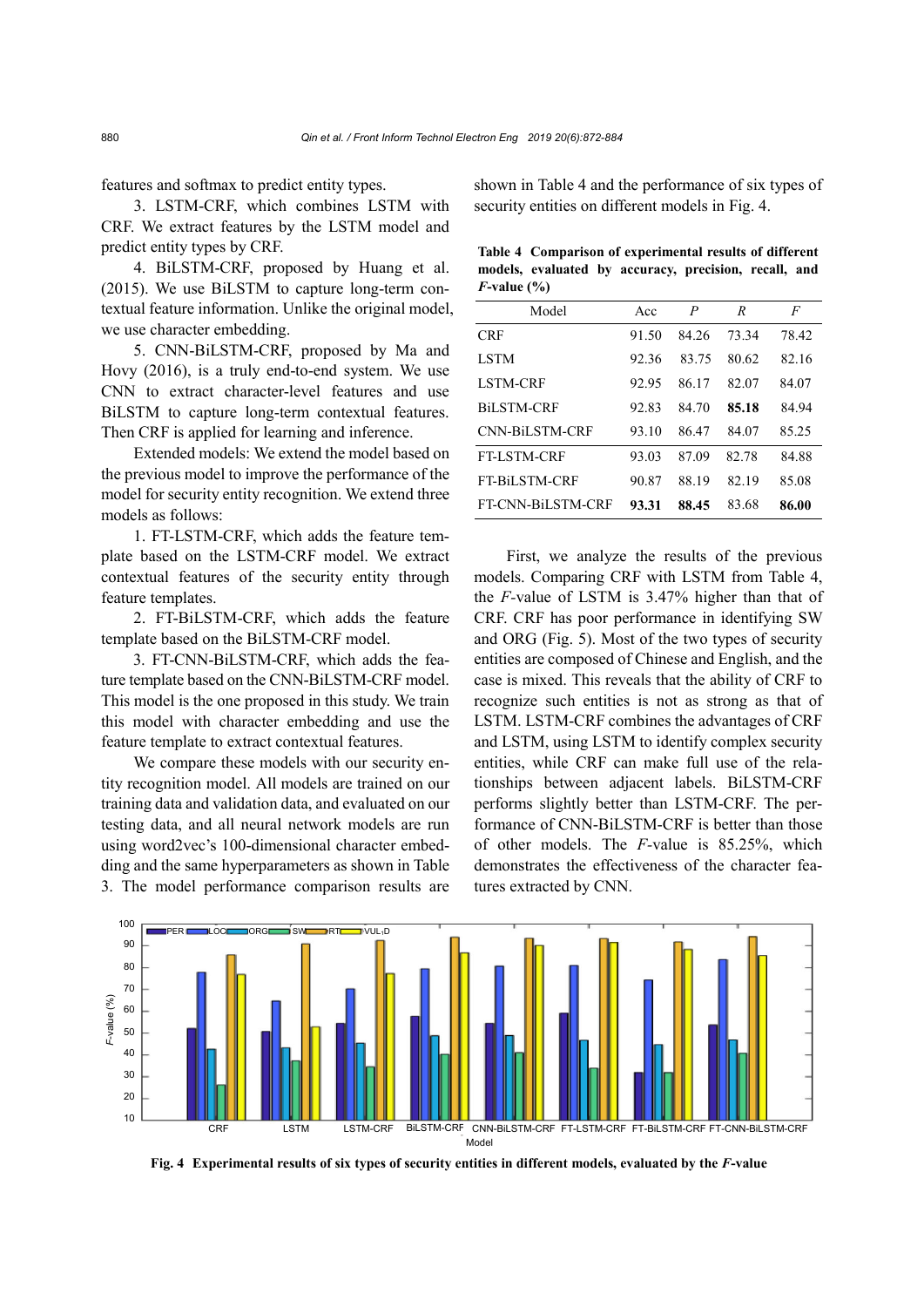

**Fig. 5 The loss rate (a) and accuracy (b) of the validation data under different epoch numbers**

Second, we discuss the results of our extended models. The extended model is based on the previous model by adding a feature template capable of extracting local contextual features. By comparing FT-LSTM-CRF with LSTM-CRF, the *F-*value of FT-LSTM-CRF is 0.81% higher in Table 4. FT-BiLSTM-CRF performs slightly better than BiLSTM-CRF, and we can see from Fig. 4 that BiLSTM-CRF has better performance in identifying ORG, with the *F*-value higher than that of FT-BiLSTM-CRF. Some organizations have very long names, such as "CERT 国家互 联网应急中心." For such entities, the window of our FT is too small to fully extract the context features, and sometimes even reduce the recognition of the entire model. The last extended model is FT-CNN-BiLSTM-CRF proposed in this study. The performance of our model is better than those of other models. It achieves an accuracy of 93.31%, precision of 88.45%, and *F*-value of 86.00%, which is the highest in all models. As shown in Fig. 4, our model has better performance in identifying the LOC, SW, and RT, and the *F*-values of these three types of entities in our model are higher than those of other models. Most of the RT are composed of Chinese and English, such as "DDOS攻击" and "SQL注入漏洞." For such entities, our model uses CNN to extract features of the English part, uses FT to extract local context features, and uses BiLSTM to extract global features. Therefore, the performance of our model is improved greatly while introducing the feature template for security entity recognition.

#### **4.4 Hyperparameter adjustment analysis**

Our model is based on a neural network model.

In the process of training the neural network, the hyperparameters of model training are generally initialized randomly, but the training efficiency and model performance are not high. Therefore, most of the model hyperparameters need to be adjusted to improve the model performance. In this subsection, we evaluate our model over different settings of the hyperparameters. Specifically, we are concerned about the impact of dropout (Pham et al., 2014), the number of epochs, and the pre-trained embedding of fine-tuning.

An epoch refers to a process in which complete training data is trained once and returned once by a neural network model. In the model, once is not enough, and training data needs to be transferred many times in the model. Fig. 5 shows the loss rate and the accuracy of the validation data under different epoch numbers. As shown in Fig. 5, as the number of epochs increases, the loss rate decreases quickly and then very slowly. The accuracy increases with the increase of the epoch number but does not rise after reaching a certain level. Therefore, after the training data passes multiple epochs, the curve becomes over-fitting from under-fitting. It is not always true that the larger the epoch number is, the higher the performance of the model is. It is important to select an appropriate epoch number.

With less training data, the training model can easily cause over-fitting, and the accuracy on the test set will be lower. Therefore, we set the dropout to prevent over-fitting during the training process. For each of the embeddings, we fine-tune the pre-trained embeddings in the context of security entity recognition. We can use the weights in the pre-training model to train the model without having to start from scratch. The weight of pre-training is better than that of random initialization. Fine-tuning can improve the computational efficiency and accuracy of the model.

The experimental results of adjusting the above three hyperparameters are shown in Table 5. We set the epoch number among  $\{10, 20, 30, 40, 50\}$ , dropout  $\{0, 0.5\}$ , and fine-tuning  $\{true, false\}$ . Through cross-validation of the training model, it can be seen that when the epoch number is 40, dropout is 0.5, and fine-tuning is true. In this case, the performance of the model is the highest for security entity recognition, in which the recall and *F*-value are 83.68% and 86%, respectively.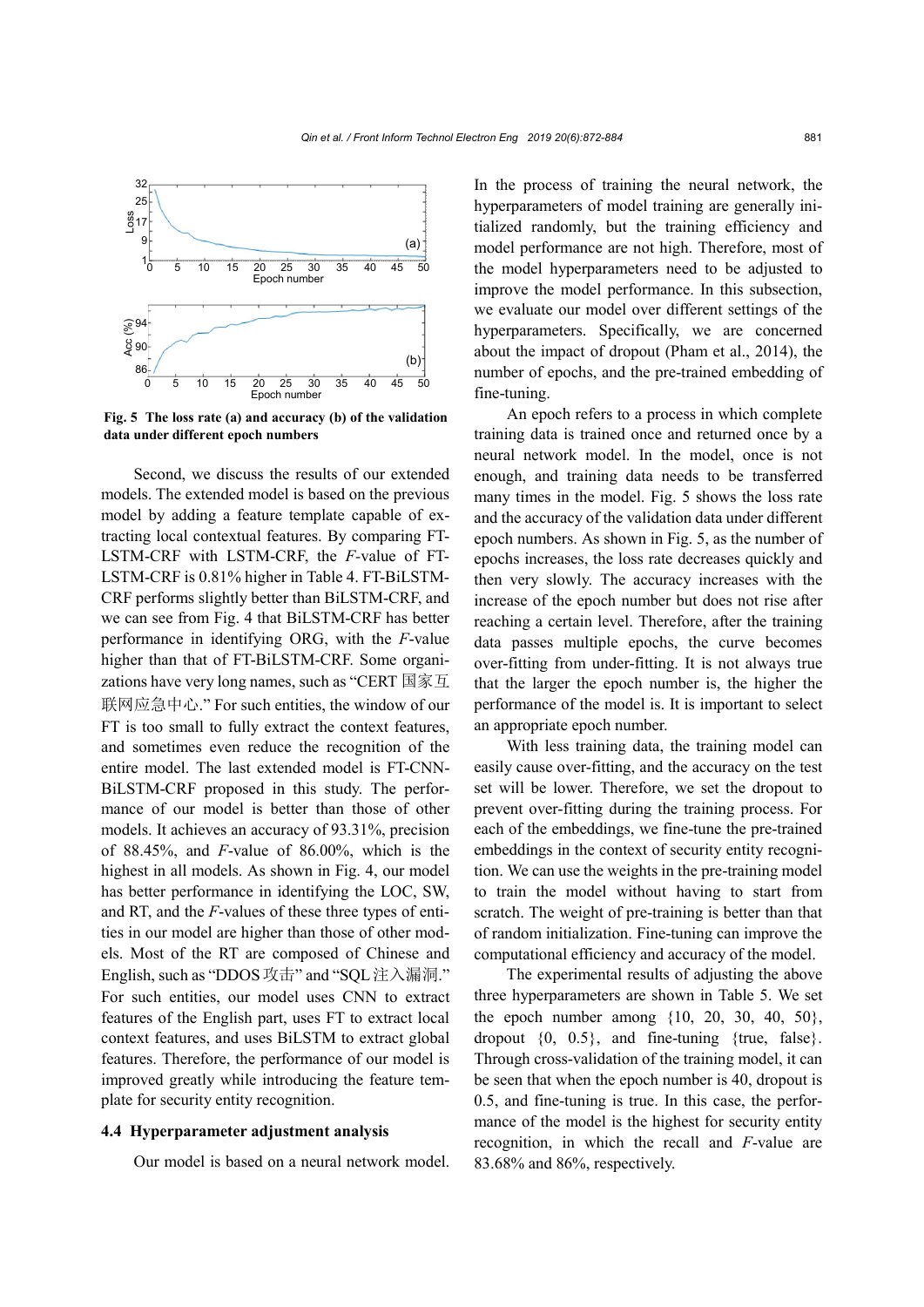| Number of | Dropout          |       | Fine-tuning=false |                  |       | Fine-tuning=true |                |                  |                |
|-----------|------------------|-------|-------------------|------------------|-------|------------------|----------------|------------------|----------------|
| epochs    |                  | Acc   | P                 | $\boldsymbol{R}$ | F     | Acc              | $\overline{P}$ | $\boldsymbol{R}$ | $\overline{F}$ |
| 10        | $\mathbf{0}$     | 91.89 | 84.25             | 78.26            | 81.14 | 92.46            | 85.16          | 79.77            | 82.38          |
|           | 0.5              | 92.50 | 85.73             | 78.49            | 81.95 | 92.75            | 87.60          | 79.68            | 83.45          |
| 20        | $\boldsymbol{0}$ | 92.58 | 88.31             | 78.75            | 83.25 | 92.82            | 87.54          | 81.65            | 84.49          |
|           | 0.5              | 92.57 | 86.84             | 80.02            | 83.29 | 92.94            | 88.45          | 80.95            | 84.53          |
| 30        | $\Omega$         | 92.69 | 86.81             | 79.50            | 82.99 | 92.89            | 88.21          | 81.20            | 84.56          |
|           | 0.5              | 92.64 | 86.92             | 81.33            | 84.03 | 92.88            | 86.44          | 83.43            | 84.91          |
| 40        | $\boldsymbol{0}$ | 92.56 | 87.87             | 78.76            | 83.07 | 93.13            | 88.45          | 83.61            | 85.96          |
|           | 0.5              | 92.20 | 85.90             | 81.90            | 83.86 | 93.31            | 88.45          | 83.68            | 86.00          |
| 50        | $\boldsymbol{0}$ | 92.59 | 88.09             | 78.78            | 83.17 | 93.14            | 88.99          | 81.12            | 84.87          |
|           | 0.5              | 92.93 | 88.79             | 81.69            | 85.09 | 93.31            | 89.45          | 81.95            | 85.58          |

**Table 5 Experimental results of epoch number, dropout, and fine-tuning parameter adjustment, evaluated by accuracy, precision, recall, and** *F***-value (%)** 

#### **4.5 Network security entity extraction instance**

In this study, we visualize six types of extracted network security entities in Fig. 6.



**Fig. 6 Security entity word cloud**

From Fig. 6 we observe that the network relevant term has the highest amount of network security text data, such as XSS cross-site scripting attacks, DDOS, and 0day. Similarly, a large number of vulnerability IDs appear, such as WooYun-2015-144542 and WooYun-2015-97677, which can be easily extracted due to certain construction rules. At the same time, our model can accurately identify and extract location in the text, such as 北京 (Beijing) and 伦敦 (London). Because our model has higher recognition performance for Chinese organizations than Chinese and English mixed organizations, we can clearly observe the organizations such as 百度 (Baidu) and 谷歌 (Google) in Fig. 6. Most software in the network text consists of Chinese and English, and a large amount

of new software appears. Therefore, it is difficult to correctly extract the software. In Fig. 6, only a little software, such as Acrobat Reader, is extracted. There are fewer persons in network texts, so fewer persons are extracted.

## **5 Conclusions and future work**

In this paper, we present a novel neural network approach for security entity recognition in the network security domain by introducing a feature template, which allows the model to extract local context features. In addition, we extract character-level feature sequences through CNN, and obtain the global feature vector sequence of network security text by BiLSTM. Finally, we obtain the optimal sequence of tags by means of labeling the security entity. The experimental results show that our proposed model has higher precision and *F*-value than other models in our network security corpus.

In future work, we will explore the issue of extracting the local features of entity. In this paper, we consider only the local context features of the entity rather than more local features. Therefore, we intend to introduce the attention mechanism of deep learning into our model. We will use the attention mechanism to extract local features and focus on the features that have important influence on security entity recognition. This is a further problem to be solved.

#### **Compliance with ethics guidelines**

Ya QIN, Guo-wei SHEN, Wen-bo ZHAO, Yan-ping CHEN, Miao YU, and Xin JIN declare that they have no conflict of interest.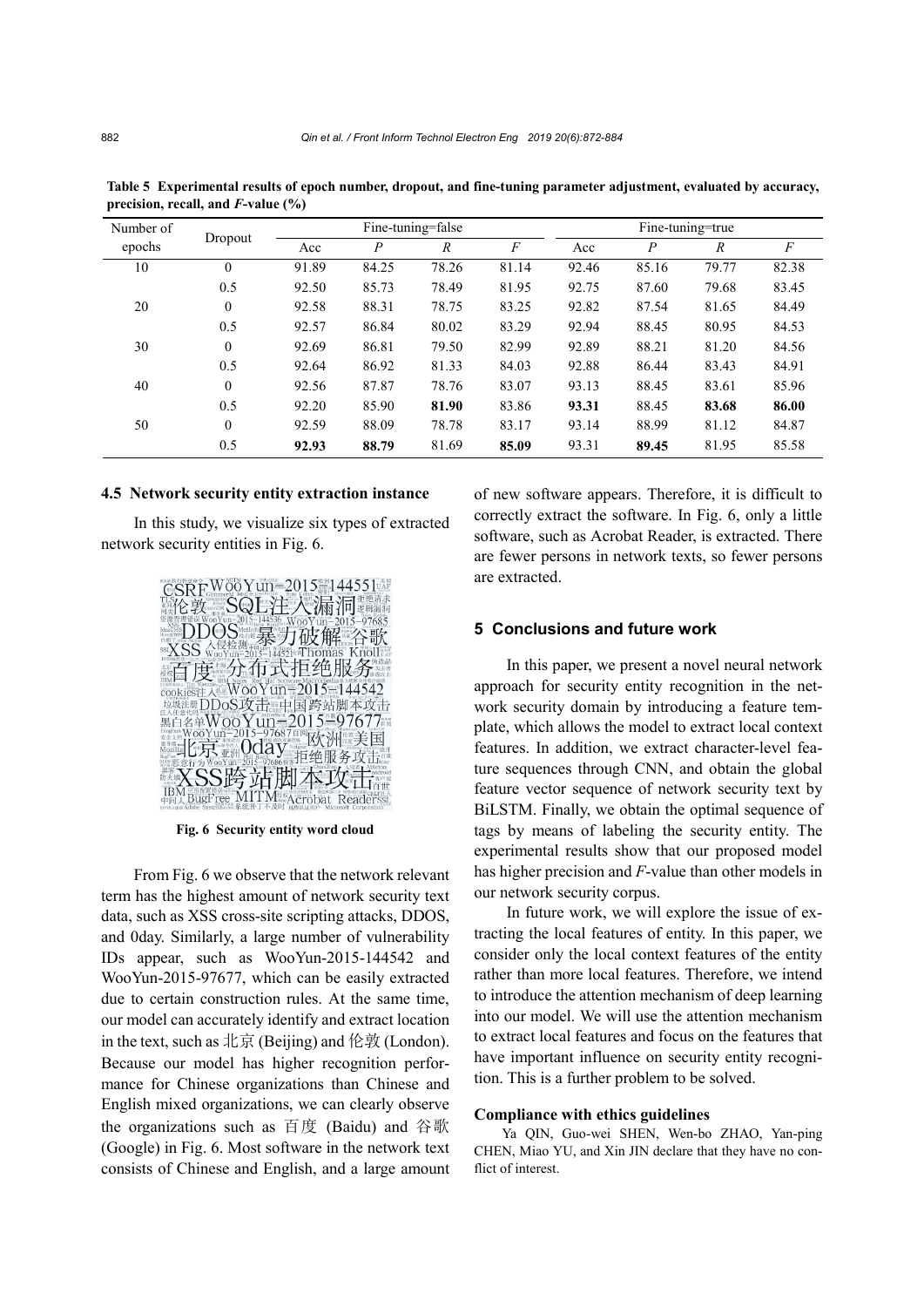**References**

- Bergstra J, Bengio Y, 2012. Random search for hyperparameter optimization. *J Mach Learn Res*, 13(1):281-305.
- Chiu JPC, Nichols E, 2015. Named entity recognition with bidirectional LSTM-CNNs. https://arxiv.org/abs/1511.08308
- Collobert R, Weston J, 2008. A unified architecture for natural language processing: deep neural networks with multitask learning. Proc ACM 25<sup>th</sup> Int Conf on Machine Learning, p.160-167.
	- https://doi.org/10.1145/1390156.1390177
- Collobert R, Weston J, Bottou L, et al., 2011. Natural language processing (almost) from scratch. *J Mach Learn Res*, 12(1):2493-2537.
- Dong CH, Zhang JJ, Zong CQ, et al., 2016. Character-based LSTM-CRF with radical-level features for Chinese named entity recognition. In: Lin CY, Xue N, Zhao D, et al. (Eds.), Natural Language Understanding and Intelligent Applications. Springer, Cham, p.239-250. https://doi.org/10.1007/978-3-319-50496-4\_20
- Dos Santos C, Guimarães V, 2015. Boosting named entity recognition with neural character embeddings. Proc  $5<sup>th</sup>$ Named Entity Workshop, joint with 53<sup>rd</sup> ACL and the 7<sup>th</sup> IJCNLP, p.25-33.

https://doi.org/10.18653/v1/w15-3904

Feng YH, Yu H, Sun G, et al., 2018. Named entity recognition method based on BLSTM. *Comput Sci*, 45(2):261-268 (in Chinese).

https://doi.org/10.11896/j.issn.1002-137X.2018.02.045

- Finkel JR, Manning CD, 2009. Joint parsing and named entity recognition. Human Language Technologies: the Annual Conf of the North American Chapter of the Association of Computational Linguistics, p.326-334. https://doi.org/10.3115/1620754.1620802
- Gers FA, Schmidhuber A, Cummins F, 2000. Learning to forget: continual prediction with LSTM. *Neur Comput*, 12(10):2451-2471.

https://doi.org/10.1162/089976600300015015

- Goller C, Kuchler A, 1996. Learning task-dependent distributed representations by backpropagation through structure. Proc Int Conf on Neural Networks, p.347-352. https://doi.org/10.1109/icnn.1996.548916
- Hammerton J, 2003. Named entity recognition with long short-term memory. Proc  $7<sup>th</sup>$  Conf on Natural Language Learning at HLT-NAACL, p.172-175. https://doi.org/10.3115/1119176.1119202
- Hochreiter S, Schmidhuber J, 1997. Long short-term memory. *Neur Comput*, 9(8):1735-1780. https://doi.org/10.1162/neco.1997.9.8.1735
- Huang ZH, Wei X, Kai Y, 2015. Bidirectional LSTM-CRF models for sequence tagging. https://arxiv.org/abs/1508.01991
- Joshi A, Lal R, Finin T, et al., 2013. Extracting cybersecurity related linked data from text. IEEE 7<sup>th</sup> Int Conf on Semantic Computing, p.252-259. https://doi.org/10.1109/icsc.2013.50

Koeling R, 2000. Chunking with maximum entropy models. Proc 2nd Workshop on Learning Language in Logic and the 4<sup>th</sup> Conf on Computational Natural Language Learning, p.139-141.

https://doi.org/10.3115/1117601.1117634

- Lafferty JD, McCallum A, Pereira FCN, 2001. Conditional random fields: probabilistic models for segmenting and labeling sequence data.  $18^{th}$  Int Conf on Machine Learning, p.282-289.
- Lample G, Ballesteros M, Subramanian S, et al., 2016. Neural architectures for named entity recognition. Proc NAACL-HLT, p.260-270.

https://doi.org/10.18653/v1/N16-1030 LéCun Y, Bottou L, Bengio Y, et al., 1998. Gradient-based

learning applied to document recognition. *Proc IEEE*, 86(11):2278-2324. https://doi.org/10.1109/5.726791

- Li JH, 2016. Overview of the technologies of threat intelligence sensing, sharing and analysis in cyber space. *Chin J Network Inform Secur*, 2(2):16-29 (in Chinese). https://doi.org/10.11959/j.issn.2096-109x.2016.00028
- Liu W, Li Y, Duan H, et al., 2016. Knowledge graph construction techniques. *J Comput Res Dev*, 53(3):582-600 (in Chinese).

https://doi.org/10.7544/issn1000-1239.2016.20148228

- Luo G, Huang XJ, Li CY, et al., 2015. Joint named entity recognition and disambiguation. Proc Conf on Empirical Methods in Natural Language Processing, p.879-888. https://doi.org/10.18653/v1/d15-1104
- Ma XZ, Hovy E, 2016. End-to-end sequence labeling via bidirectional LSTM-CNNs-CRF. https://doi.org/10.18653/v1/p16-1101
- Mikolov T, Chen K, Corrado G, et al., 2013a. Efficient estimation of word representations in vector space. https://arxiv.org/abs/1301.3781
- Mikolov T, Sutskever I, Chen K, et al., 2013b. Distributed representations of words and phrases and their compositionality. https://arxiv.org/abs/1310.4546
- Passos A, Kumar V, McCallum A, 2014. Lexicon infused phrase embeddings for named entity resolution. Proc 18<sup>th</sup> Conf on Computational Language Learning, p.78-86. https://doi.org/10.3115/v1/w14-1609
- Peng NY, Dredze M, 2015. Named entity recognition for Chinese social media with jointly trained embeddings. Proc Conf on Empirical Methods in Natural Language Processing, p.548-554.

https://doi.org/10.18653/v1/d15-1064

- Pennington J, Socher R, Manning C, 2014. Glove: global vectors for word representation. Proc Conf on Empirical Methods in Natural Language Processing, p.1532-1543. https://doi.org/10.3115/v1/d14-1162
- Pham V, Bluche T, Kermorvant C, et al., 2014. Dropout improves recurrent neural networks for handwriting recognition. 14<sup>th</sup> Int Conf on Frontiers in Handwriting Recognition, p.285-290. https://doi.org/10.1109/icfhr.2014.55